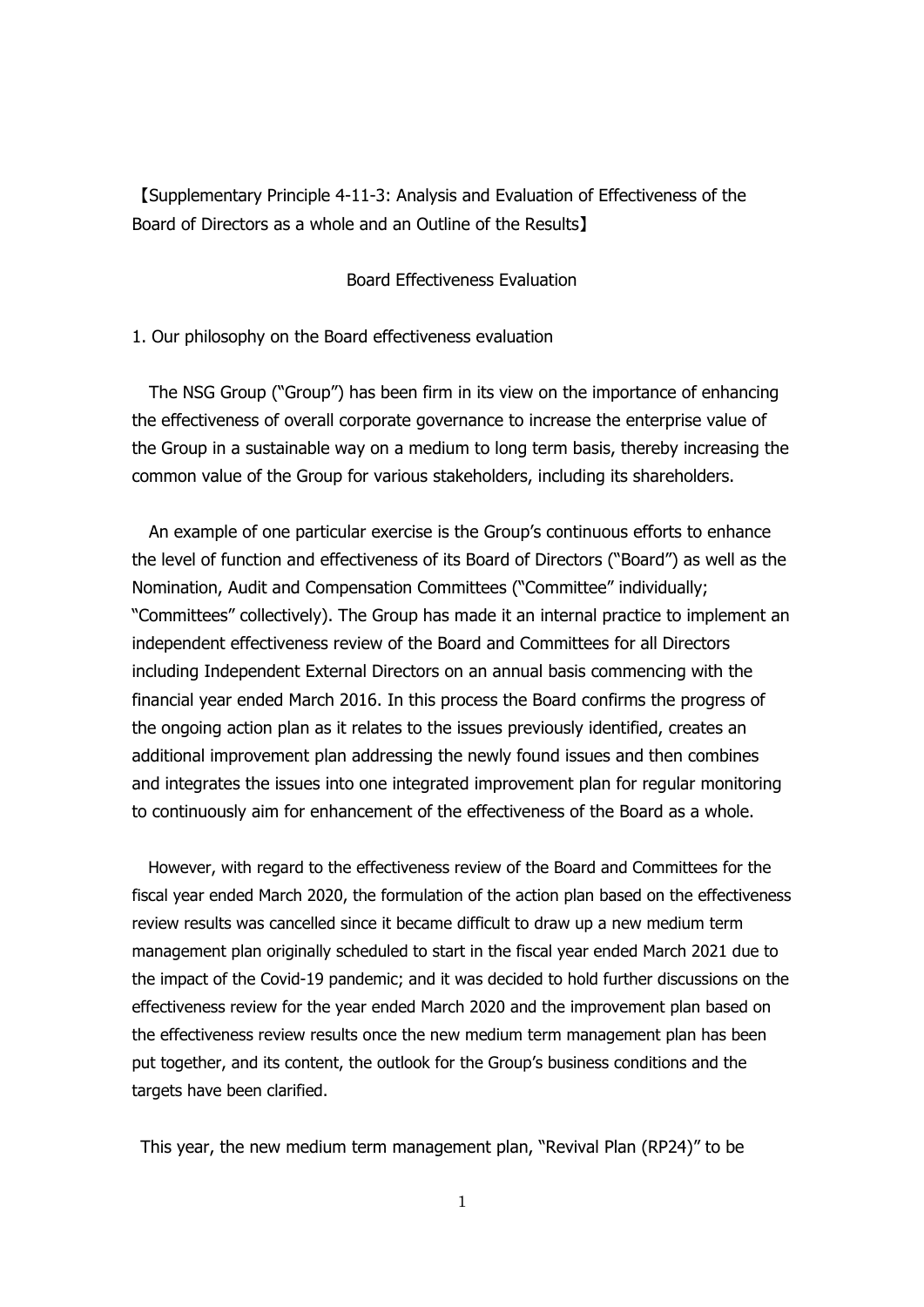launched in the year ending March 2022, has been developed after being postponed for a year from the original plan, in order to promote the Group's fundamental structural transformation, and the strategic direction of the Group has been clarified accordingly. In consideration of the above, the effectiveness review of the Board and Committees for the year ended March 2021 was conducted for Directors with the aim of contributing to a further examination of the content of the medium management term plan. The key details of the evaluation are reported below.

## 2. Our effectiveness evaluation process

As part of the annual evaluation process for the fiscal year ended March 2021, the Board conducted an analysis and evaluation of the effectiveness review of the Board and Committees based on the feedback and views taken from each Director in terms of composition, status of meeting management, agenda setting, status of deliberations, performance of the role of the Board, communication with the Executive team and material agendas requiring further in depth deliberation by the Board on a going forward basis. The entire process was led and supervised by the Independent External Directors under the leadership of the Chairman of the Board to ensure sufficient adequacy and independence.

## 3. Evaluation summary

The effectiveness review endorsed that during the fiscal year under review the Board and the Committees were all properly and soundly operated to ensure their effectiveness.

In addition, the following points were confirmed individually.

NSG Group's Medium Term Management Plan

In executing structural reforms (cost structure, business structure and corporate culture) and key initiatives (restoration of financial stability and transformation into more profitable business portfolio), the Group needs to identify a more concrete execution plan and improve effectiveness of such efforts including speed. At the same time, in order to increase the Group's corporate value over the medium to long term, it is also necessary to conduct in-depth examinations and discussions to come up with specific measures to address important management issues such as business structure reform, business strategy,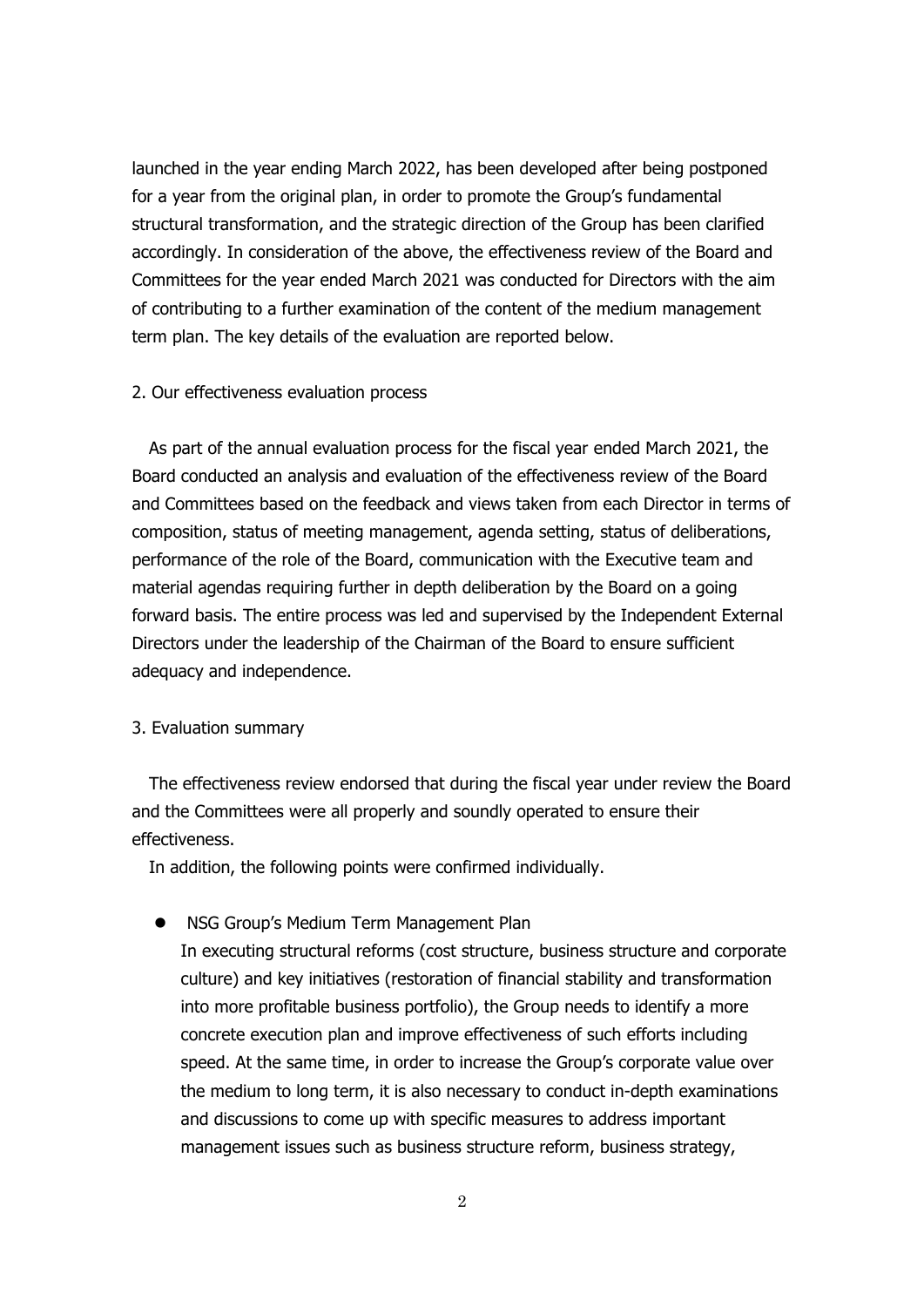growth strategy, organizational strategy, and sustainability issues such as climate change agenda.

The Composition of Directors

The Group should develop a plan for director candidates to seek and deliver desirable diversification including adding further international experience or election of a female directorship currently vacant, not to mention skills, expertise and experiences as currently referred to by the NSG Group Corporate Governance Guidelines.

4. Improvement Plan (what to do next)

With the aid and on the basis of the evaluation results and views, the Board adopted the following improvement plans through the exchange of views at sessions consisting exclusively of Independent External Directors and discussions at the Board meetings, with a view to ensuring the execution of the Revival Plan (RP24) and the improvement of the Group's corporate value over a medium to long term in a sustainable manner through the Board and the Committees.

- Monitoring of the Revival Plan (RP24) to ensure its rapid implementation and check progress status and facilitating in-depth discussions on overall management issues of critical importance to the Group
	- $\triangleright$  Request the Executive team to further specify each of the issues and actions incorporated in the Business Transformation and Key Initiatives in the Revival Plan (RP24) and to clarify their commitment.
	- $\triangleright$  Monitor the priority actions deliberated at the Board with a higher frequency and realize the consistent follow-up management through a thorough exercise of the PDCA cycle which also involves the Executive team.
	- $\triangleright$  In addition, through this process, delve into the overall management issues of importance to the Group, (including business transformation/business strategy, growth strategy, organizational strategy and sustainability issues such as climate change agenda, many of which are also elements of RP24), with a focus on clarifying its strategic direction and developing specific measures.